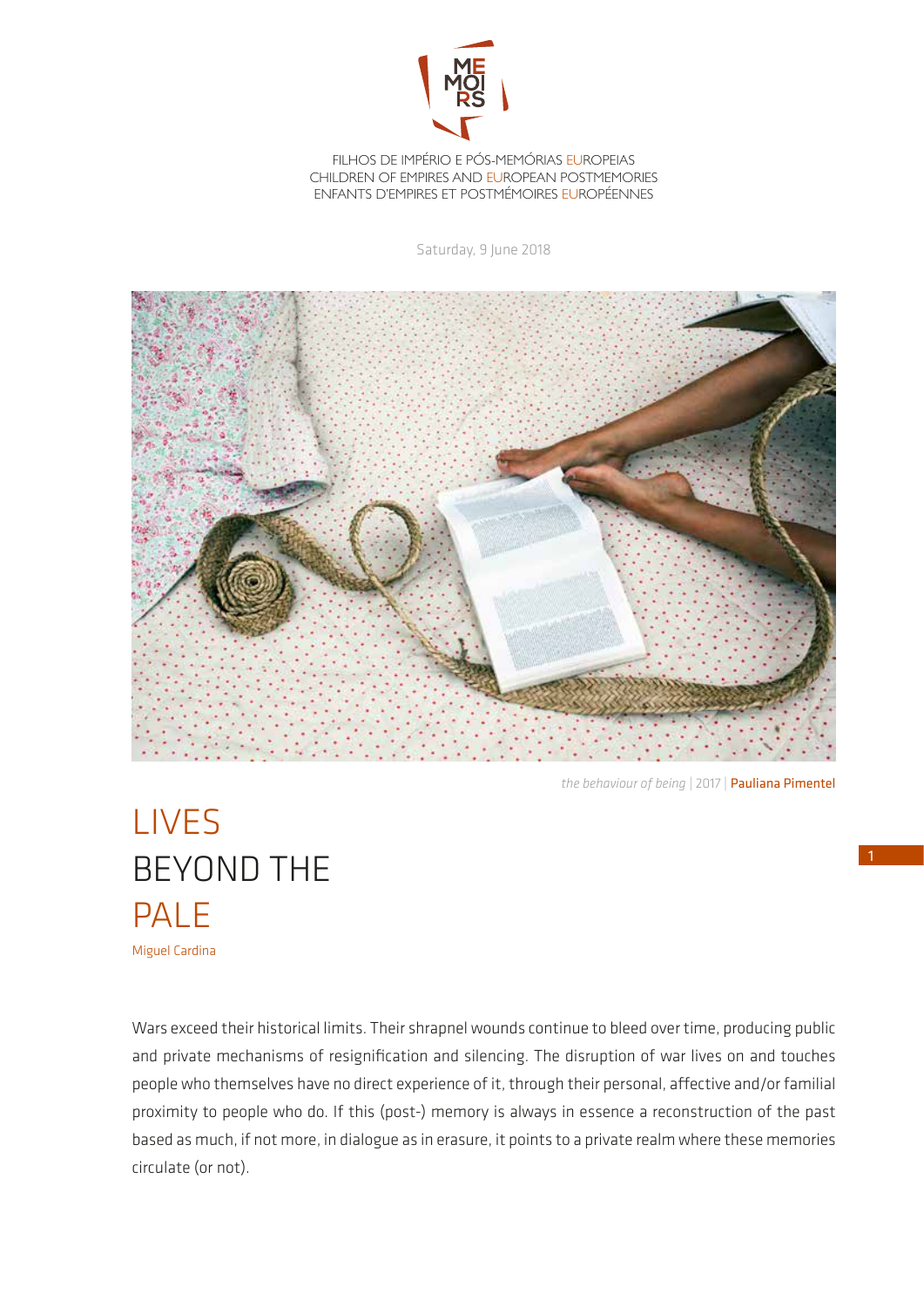

For years, the memory of the colonial war existed in a space between public silence and domestic whispers. But that was here in Portugal, in the then-metropolis and in the families of former soldiers. What happens, however, when we take the 'children of war' to be those men and women in their 40s and 50s in Angola, Guinea, and Mozambique, who have never met their fathers, the Portuguese soldiers who left them behind? In this respect Catarina Gomes' recent book, *Furriel não é nome de pai. Os filhos que os militares portugueses deixaram na guerra colonial*, [Furriel is not your father's name. The children Portuguese soldiers left behind in the colonial war] breaks new ground.

Gomes calls her work a "post-report" in the sense that the book is based on previous journalism carried out in Guinea-Bissau and Angola for the newspaper *Público*. Through her focus on this topic of warbabies, Gomes became actively involved in searching for parents and for children. She received emails and phone calls, approached people, joined up pieces of the puzzle. The abandonment experienced by these children is palpable in expressions used to categorise them alongside Portuguese ex-combatants, such as "children of the wind" or, in Guinea-Bissau, "luso left-overs."

No-one knows how many of these people exist and Gomes doesn't try to give a comprehensive account. She starts from a few exemplary cases, mainly in Guinea, and paints a portrait in magnetic prose which respects the complexity of its subjects. Some dominant observations inform this portrait. First, the sexual encounters that produced the babies are generally presented as devoid of violence or interest. Second, the children's light skin causes social and often familial ostracism because it testifies to their mothers' intimacy with the colonizer. Third, the fathers themselves mostly try to forget and resist making contact, aware of the potential impact of the discovery on their families and reluctant to make these children their heirs.

This situation motivates the children to find their fathers, to make sense of the gaps in their history and find new possibilities in life. Getting Portuguese citizenship emerges as a mirage. Gomes asks: "does it make sense that Portugal grants nationality rights to those who were forced to leave 500 years ago (as in the case of Sephardic Jews), rightly correcting a historical mistake, but ignores the existence of these very recent children of Portuguese men who fought at the command of the Portuguese State? (p.22)"

Though these children carry their identity inescapably recorded on their bodies, this identity is also hidden from them. In some cases, they change their name to their father's nickname, or at least to